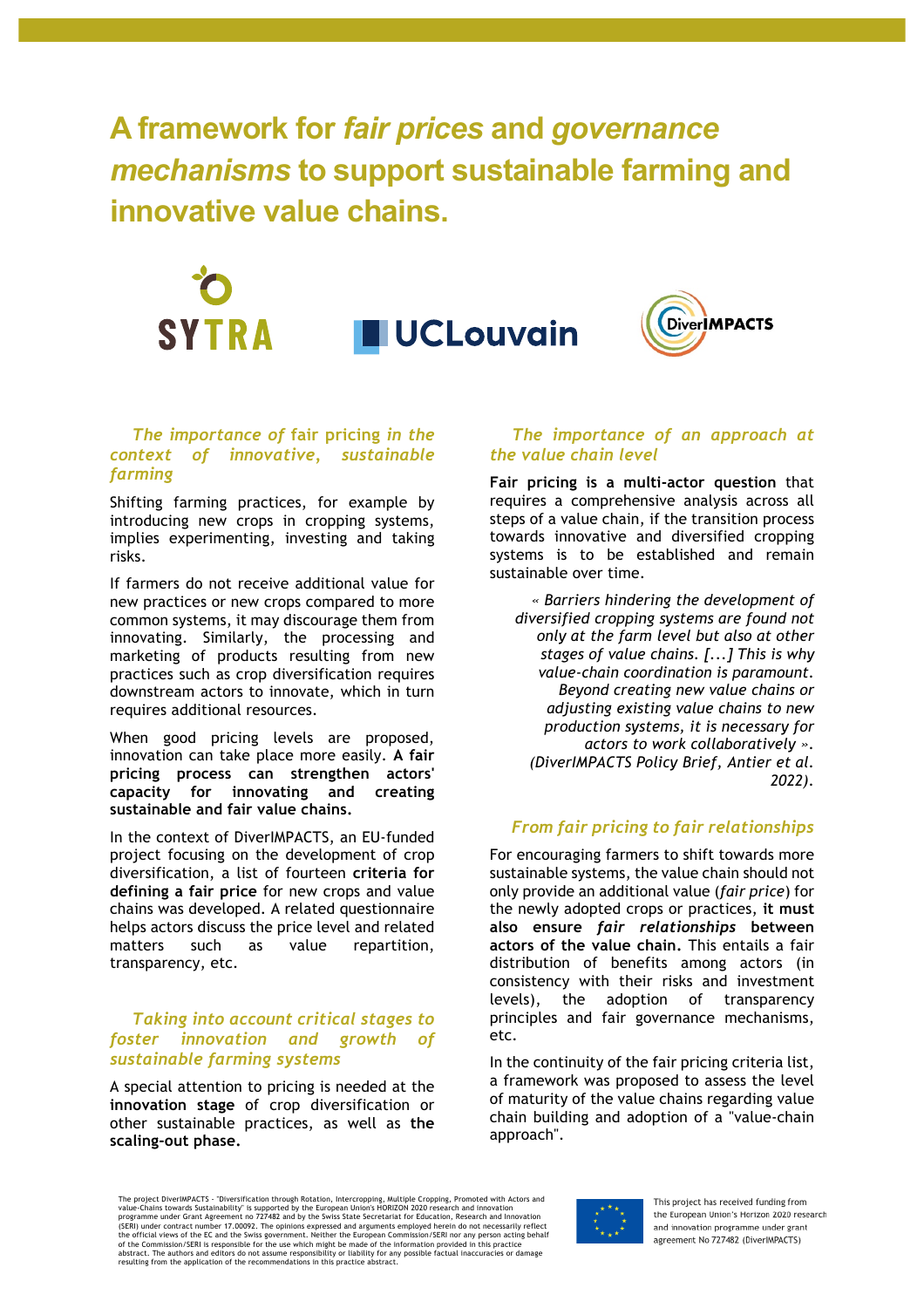# Setting or assessing a fair price.

**List of criteria for defining a fair price** (Anton Riera, UCLouvain).

|                                    | <b>Production and market criteria</b>                           |                                                                                                                                                                                                                                    |  |
|------------------------------------|-----------------------------------------------------------------|------------------------------------------------------------------------------------------------------------------------------------------------------------------------------------------------------------------------------------|--|
|                                    | A fair price is usually higher than<br>a minimum price.         | Considering reference prices (e.g market price, competing<br>products' prices, etc.) can contribute to evaluating and<br>setting a fair price.                                                                                     |  |
|                                    | A fair price should cover the<br>production costs.              | Estimating production costs and integrating them in the<br>price definition is a way to ensure a fair price. This implies<br>considerations in terms of: scope of included costs;<br>transparency; and governance.                 |  |
|                                    | A fair price should allow for a<br>good revenue level.          | Ensuring that farmers get a good revenue level can<br>contribute to achieving a fair price. This requires a reflexion<br>on the quantity of labour needed and on what is a fair level<br>of revenue.                               |  |
|                                    | Consideration for the added<br>value compared to other crops.   | When farmers undertake crop diversification, taking the<br>opportunity cost (i.e. a comparison against the reference<br>crop which would otherwise be grown) into account might<br>contribute to setting a fair price.             |  |
|                                    | A fair price should be acceptable<br>to consumers.              | The acceptability and affordability for consumers should be<br>taken into account when setting a price, for example by<br>estimating the consumers' willingness to pay.                                                            |  |
| Chain development criteria         |                                                                 |                                                                                                                                                                                                                                    |  |
| $\bullet$                          | A fair price should allow for<br>investments.                   | Ensuring that furhter investments are possible might<br>contribute to fair prices. The relevance of investments<br>should be evaluated against a reference cost and depending<br>on the context of the project.                    |  |
|                                    | Risk sharing and premium for<br>innovation or risk-taking.      | Accounting for innovations and risk-taking might contribute<br>to a fair price (e.g. through a premium for innovation). This<br>entails considerations on how the risks are shared and how<br>the level of the premium is defined. |  |
| $\bullet$                          | Stability and/or reassessment of<br>the price.                  | How is the evolution of the price over time defined? What<br>triggers price reassessments? Ideally, the reassessment<br>mechanisms, which are specific to each project, should be<br>transparent.                                  |  |
| <b>Relationship between actors</b> |                                                                 |                                                                                                                                                                                                                                    |  |
|                                    | Transparency principles.                                        | Transparency within the value chain relates to several<br>aspects: value repartition; production costs (which ones are<br>covered); governance mechanisms (who is involved in the<br>decision-making processes).                   |  |
|                                    | Fair value distribution.                                        | A fair distribution of value and profit among actors can<br>contribute to fair pricing mechanisms. This requires<br>considerations on the mechanisms which define a fair<br>distribution (e.g. based on workload, capital, etc.).  |  |
|                                    | Long-term commitment of<br>actors.                              | A long term commitment of actors can contribute to fair<br>pricing mechanisms. The relationship between producers and<br>buyers/processors must be clearly defined to ensure<br>stability, even in bad years.                      |  |
|                                    | Shared effort by all actors to<br>guarantee commercial outlets. | Mutual, bilateral relations can be important for fair pricing<br>mechanisms. This involves a commitment of all actors to<br>maintain the value chain, communication and a common<br>understanding of needs and expectations.       |  |
|                                    | Fair governance mechanisms.                                     | This relates to the way decision-making mechanisms are put<br>in place (e.g. who has a say? are decisions made<br>unilaterally?). It applies to price setting and all decisions in<br>general (e.g. quality, payment times, etc.). |  |
|                                    | Payment in a fair time.                                         | This relates to two aspects: a minimum delay between the<br>delivery of the primary product and the payment; a<br>possibility to provide (total or partial) pre-payment if<br>necessary.                                           |  |